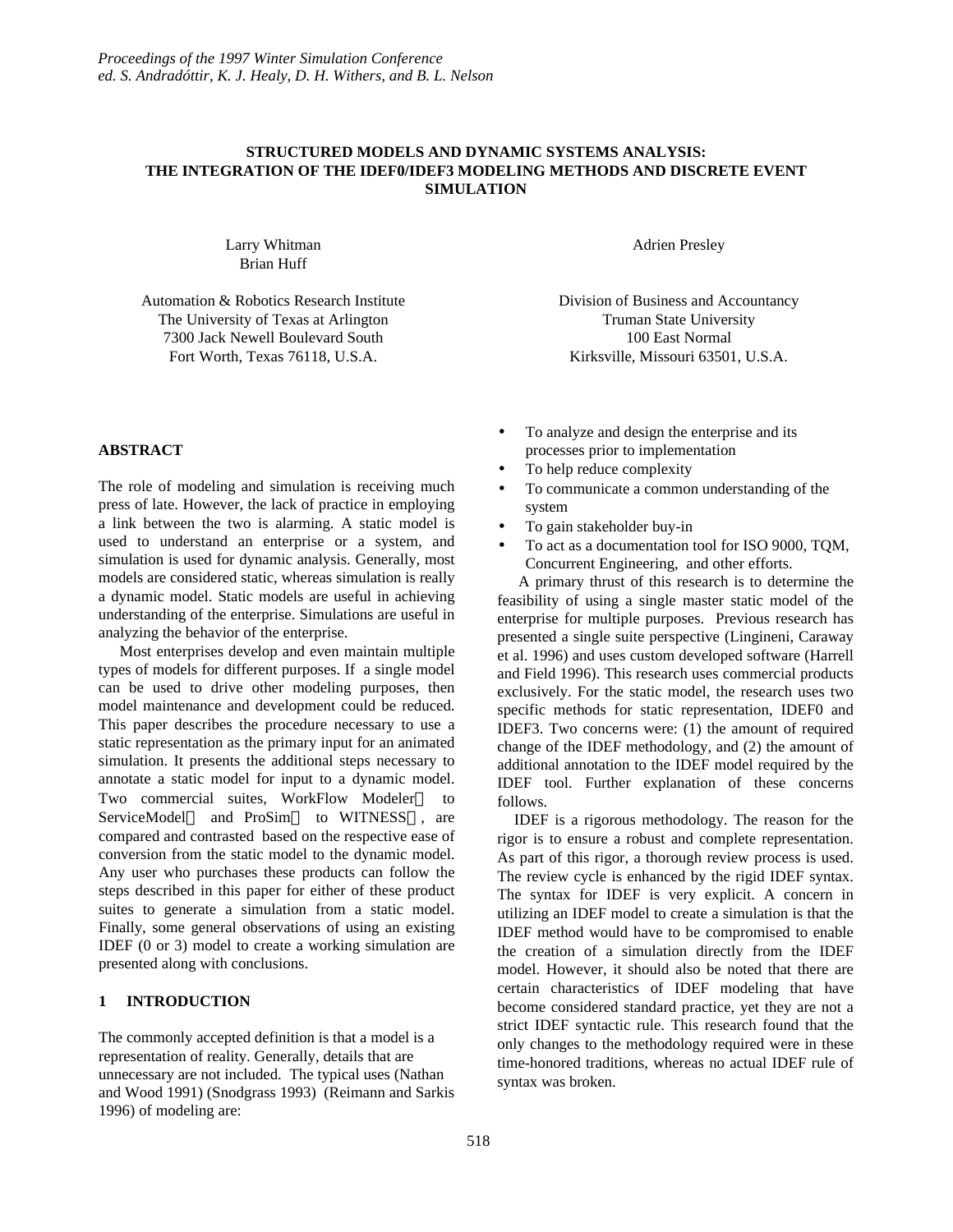

Figure 1: Integrated Modeling and Simulation Environment

Another concern was the amount of additional annotation required by the tool to drive the simulation. Figure 1 shows how the IDEF methodology, the IDEF tool, and the simulation data interact. Note the distinction between the IDEF methodology and the IDEF tool. The tool is an implementation of the methodology itself. Tools sometimes have limitations which the methodology does not require. The opposite is also true in that the methodology sometimes restricts a certain characteristic, yet the tool does not restrict this feature. Therefore, it is important to note the differences between the limitations of methodologies and tools. A primary research task was to validate the need for additional population of data inside the simulation itself. The goal is to eliminate the need for the user to add *any* information inside the simulation tool. This will facilitate the master model concept discussed later.

The paper will first discuss the types of models and explain the differences between static and dynamic models. Next, we will provide an overview of the IDEF methodology that includes an explanation of the tools used. Then, the static model creation process is discussed, including a description of the sample process used and the process of creating the static models. A description is then given of the method used to convert the static model to a dynamic model. Some general observations are made and future directions are then presented.

# **2 TYPES OF MODELS**

In this section, we discuss the two types of models: static and dynamic, and explain the five different views of a model.

# **2.1 Static**

Static models attempt to provide a static representation of dynamic systems. Static models generally portray the

possible flow paths of objects through a system. This information is very helpful in determining what items participate in the process and the functions performed by the system. Although static representations can indicate the allowable system behaviors, they cannot depict the range of time-variant behavior generated as a result of resource availability or the number of items flowing through the process. To adequately predict the performance characteristics of dynamic systems, the time-variant behaviors of the system must be able to be defined and represented.

## **2.2 Dynamic**

Dynamic representations of systems attempt to capture and describe the behavior of the system over time under different operating conditions. For the purposes of this paper, we are referring to discrete-event simulation as the dynamic system model. Although the static system representations are capable of providing the vast majority of the information needed to construct a dynamic systems model, they do not possess the mechanisms needed to enact the process behavior constraints defined in their representations. Discreteevent simulation tools, in contrast, are capable of executing sets of system behavior roles and tracking the system's transition through a series of states. In this manner, a dynamic model can provide information about the state of the system at a given instance in time or can generate performance measures of the system over a given period of time. Dynamic models can be used iteratively to study system behavior under different operating conditions. Subtle changes in resource availability or system loading can have dramatic effects on the performance of the system. This range of potential behaviors is very difficult to represent with a static system model.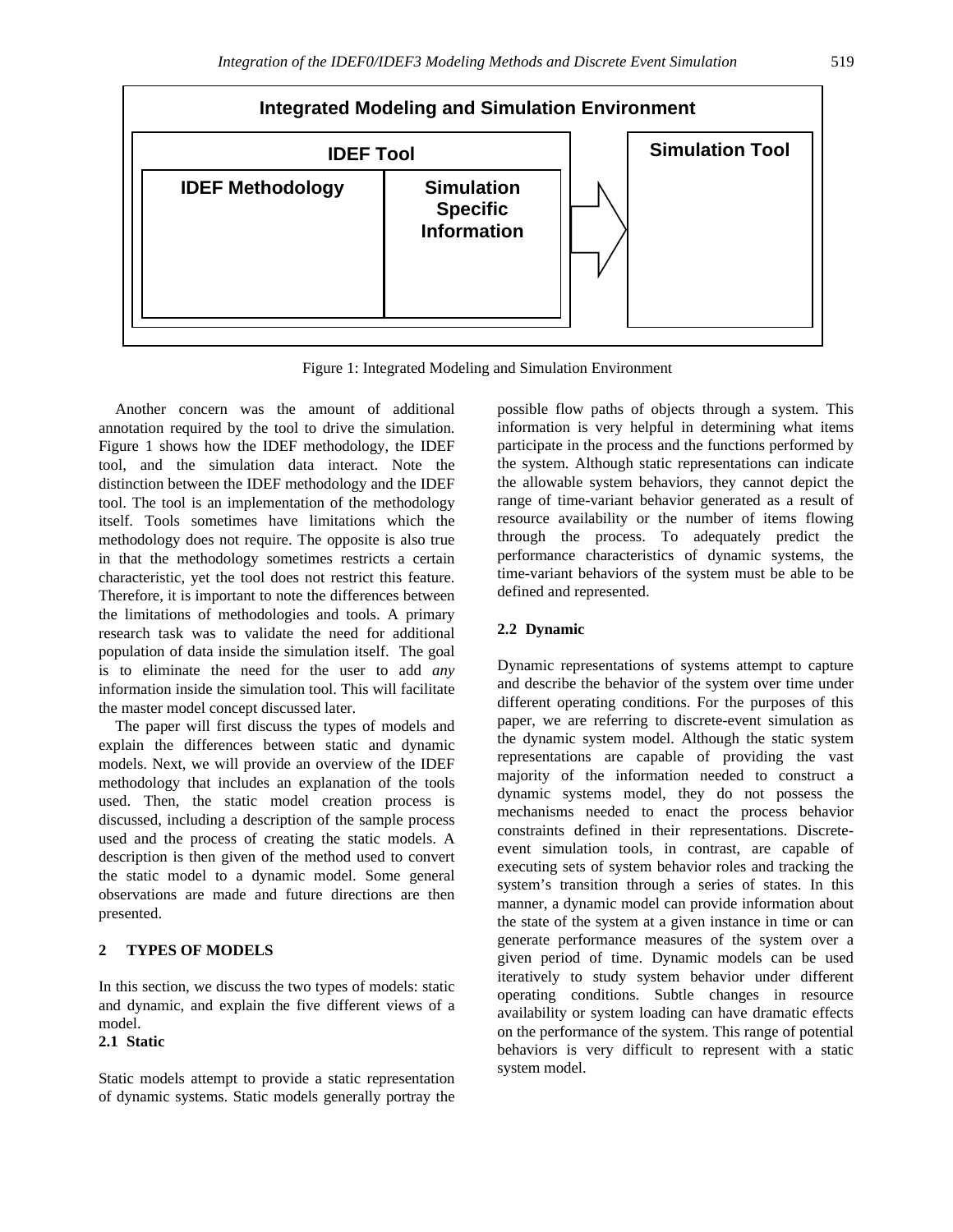## **2.3 Views**

Previous work in the development of architectures by the Automation & Robotics Research Institute (Presley, Huff, Liles 1993) describes a five-view approach. The Business Rule (or Information) View defines the entities managed by the enterprise and the rules governing their relationships and interactions. The Activity View defines the functions performed by the enterprise (*what* is done) while the Business Process View defines a timesequenced set of processes (*how* it is done). The resources and capabilities managed by the enterprise are defined in a Resource View. Finally, the Organization View is used to define how the enterprise organizes itself and the set of constraints and rules governing how it manages itself and its processes.

This does not, however, mean that all these views must be present in all models. A model is an abstract representation of reality which should exclude details of the world which are not of interest to the modeler or the ultimate users of the model. Models are developed to answer specific questions about the enterprise. This research focuses specifically on the need for analysis of resource constraints and process flows.

## **3 OVERVIEW OF IDEF MODELS**

IDEF (Integration DEFinition) was developed by the U.S. Air Force's Integrated Computer Aided Manufacturing (ICAM) project in the late 1980's. There are many different IDEF methods. Each method is useful for describing a particular perspective of an enterprise. The major IDEF methods in use are functional or activity modeling (IDEF0), information modeling (IDEF1), data modeling (IDEF1x), process description capture (IDEF3), object oriented design (IDEF4), and ontology capture (IDEF5) (Mayer, Painter, deWitte 1992). Although IDEF2 was intended to be used as a dynamic modeling method for simulation, the numerous simulation tools commercially available have supplanted this method. The modeling methodologies used in this paper are IDEF0 and IDEF3. These two methods best facilitate a structured approach to system model development and review and the creation of a corresponding discrete-event simulation of the system. Both of these methods utilize a subordinate principle of abstraction called decomposition (Rumbaugh et al. 1991), which is the breaking down of each box (activity) into more detail in a continuous manner until the greatest level of detail is achieved. (Marca and McGowan 1988)

#### **3.1 IDEF0**

There are five elements in the IDEF0 functional model as shown in Figure 2. The activity (or function) is represented by the boxes; inputs are represented by the arrows flowing into the left hand side of an activity box; outputs are represented by arrows flowing out the right hand side of an activity box; the arrows flowing into the top portion of the box represent constraints or controls on the activities; and the final element represented by arrows flowing into the bottom of the activity box are the mechanisms that carry out the activity (Marca and McGowan 1988, Mayer 1992).



Figure 2: IDEF0 Nomenclature

### **3.2 IDEF3**

The IDEF3 Process Description Capture Method (Mayer, Painter, deWitte 1992) consists of process flow diagrams and elaboration diagrams. Only the process flow diagrams were used to feed the simulation model. IDEF3 uses a rigid syntax that eliminates model ambiguity. The basic elements of IDEF3 process descriptions used in this research are Unit of Behaviors (UOBs), Junctions, and Links. A Unit of Behavior describes the actual process detailed in the box. Links connect the boxes and describe the relationship between the various UOBs. Junctions explicitly describe the logic of multiple links either coming together or spreading apart. Two examples of junctions are decision points or entities branching into parallel flows of process steps. An example of an IDEF3 model with UOBs, links and various types of junctions is shown in Figure 3.



Figure 3: IDEF3 Example Model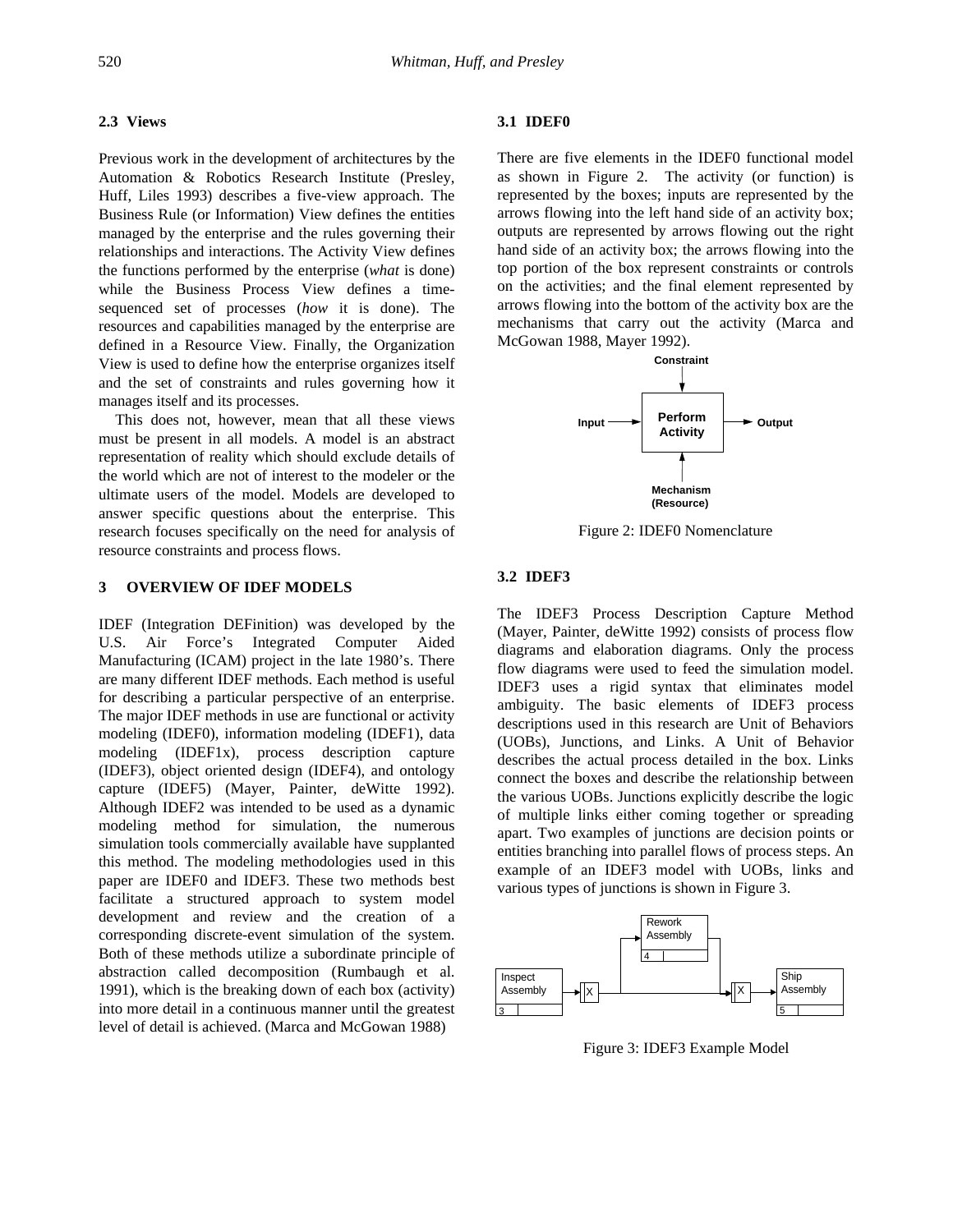## **3.3 Modeling Tools**

The IDEF0 tool used was WorkFlow Modeler™ version 3.7MR2 by Meta Software Corporation (MetaSoftware 1997). This tool was formerly named Design/IDEF and integrates with ProModel Corporation's ServiceModel Simulation Software version 3.01 (ProModel Corporation 1996).

The IDEF3 tool used was ProSim<sup>TM</sup> version 2.2 by Knowledge Based Systems Incorporated (Knowledge Based Systems 1996). This tool integrates with WITNESS<sup>TM</sup> Simulation Software version 7.40. WITNESS<sup>TM</sup> is a registered trademark of the Lanner Group Incorporated.

# **4 STATIC MODEL CREATION PROCESS**

In this section, we describe the actual sample process used, the task of creating the static model, and the additional information necessary for generating a simulation input model.

# **4.1 Process Used**

The process used in this research was that of "Performing Production Control Activities" which was developed as part of a consensus model for Operating a Manufacturing Enterprise (Automation & Robotics Research Institute 1991). The consensus model describes the generic processes performed by most manufacturers. Process experts at several companies specified the model in a pre-released version of IDEF3 through a series of reviews. The Performing Production Control Activities diagram was the lowest decomposition available that was chosen for simplicity. This process contains only eleven activities, two decision points, and one input with three outputs. Two resources were used and the constraints were ignored.

#### **4.2 Static Model Creation**

A generic sketch was created of the process previously described. The sketch simply outlined the flow required to accomplish the overall task of production control activities. This sketch was used as a guideline to create the two IDEF models using their respective tools. For IDEF0, there were some arbitrary modifications necessary to make the model comply with the IDEF0 method primarily related to converting the model from IDEF3 to IDEF0. For IDEF3, the data easily complied with the method. The authors reviewed the diagrams for syntax and completeness.

### **4.3 Additional Model Annotation**

A primary focus of this research was to determine the additional requirements in annotating a static model as an initial input to simulation. This section addresses these issues.

**IDEF0** (WorkFlow Modeler<sup>TM</sup> – ServiceModel<sup>TM</sup>) – There are six steps in annotating an IDEF0 model for simulation. The first step is to define any entity subtypes. This is required for any branching of the entities during the process. The next step is to place these subtypes on the appropriate leaf. Next, the actual process times are placed in the model using the Glossary:Cost Info option. However, the distribution times had to be keyed in using the exact distribution syntax times  $(T(15,18,23,1))$ . This is planned to be remedied in a later version. The process times could also be assigned transmission times and priorities. The resources were then added in a straightforward manner. The general simulation attributes are then established. A check can then be made to ensure the capability to output to simulation. This check had a useful tool to place the user in the model directly where the problem existed. Finally, the model is output to a file to be read by the simulation package. Also, a graphical representation of the appearance of the simulation is shown in WorkFlow Modeler<sup>TM</sup>. The WorkFlow Modeler<sup>TM</sup> syntax check that ensures there are no problems when converting to simulation is very rigid. As an example, any apostrophes are not allowed for activities such as mat'l.

**IDEF3** (ProSim<sup>TM</sup> – WITNESS<sup>TM</sup>) – The ProSim<sup>TM</sup> tool has a handy option to create the defaults for resource, location, queue, entity, and process information as well as setting the version of WITNESS<sup>TM</sup> to transfer to and the method of displaying the entities and the icon styles (IDEF3 notation or not). The user must then add the required entities, resources, and locations using the IDEF3 pools as objects. The entities can have several description types, which allows the user to have entities being affected, created, or destroyed during the simulation. Unfortunately, this appears to be a global characteristic. Typically, an entity is created at one point in the simulation and can then be an agent, affected or other description types. Resources can be agents or participants and the number of the particular resource can be modified. Locations can be set for buffer information, set-up and breakdown details. To add the simulation information to a particular UOB, the user right clicks on the UOB and selects "Edit Simulation Info". Then the user adds the process time by entity and can build the required distribution. For example, when a triangle function is chosen, a sample distribution is entered and the user edits the parameters. The resource and location information is added in the same manner.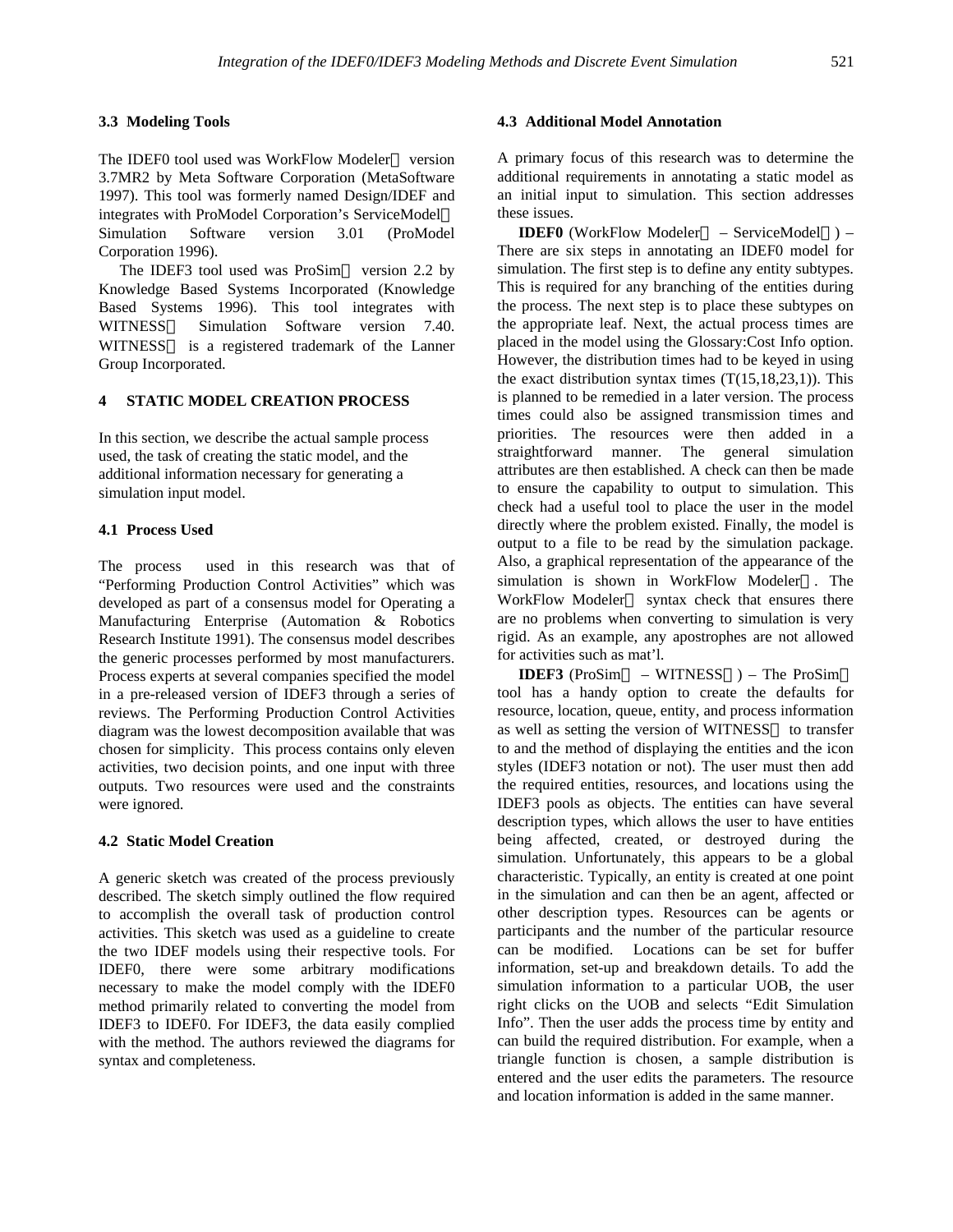The check provided by  $ProSim<sup>TM</sup>$  allows the user to designate which characteristics to verify. The syntax check function doesn't appear to do well when assigning multiple tasks to the same location.

# **5 CONVERSION TO DYNAMIC MODELS**

Another key concern of this research was the perceived difficulty in the actual conversion process. If the average user found the process of converting the IDEF model to simulation difficult, the use of this method would be minimal. In fact, the process necessary in converting from one tool to the other was quite simple.

In WorkFlow Modeler<sup>TM</sup>, the user simply selects the option to output the ServiceModel<sup> $TM$ </sup>, indicates the file name and the export process occurs. Then in ServiceModel<sup>TM</sup>, the user opens this file and the conversion process is complete. There are no additional tasks in ServiceModel<sup>TM</sup>; therefore, the static IDEF0 model may be used as the master.

In ProSim<sup>TM</sup>, the user selects Build Simulation Model, indicates if the entire model with all levels of decomposition are to be translated to the simulation or only the current diagram. Then the user indicates the file name and the export process occurs. Then in WITNESS<sup>TM</sup>, the file is read as a control file and the conversion process is complete. There are no additional tasks in WITNESS<sup>TM</sup>; therefore, the static IDEF3 model may be used as the master.

Both suites make the actual conversion process simple and straightforward. The task of converting the static model to the simulation tool in the view of the researchers is a non-issue.

## **6 OBSERVATIONS**

Several interesting items were observed during this research. The primary items of note were: model review, the concept of a master model, the case for bottom-up modeling, advancement of technology tools, user instructions and interface, and decomposition.

### **6.1 Model Review**

A major advantage of using a static model is the ease of review. The IDEF methodology is a rigid methodology that uses a thorough review process. This process is to ensure completeness and accuracy of models. Most enterprise personnel can review and comment in a structured model review cycle as in IDEF0 or IDEF3. Several experts are used in the reader review cycle in an iterative process until a correct and complete model is achieved. Our past experience has shown a poor track record of factory personnel judging the accuracy of even a snapshot of a simulation model. A static model is simpler to review than an animated simulation.

### **6.2 Master Models**

As previously stated, a goal of this research is to arrive at a "master enterprise model" that serves multiple purposes. Frequently, separate efforts create different views of the enterprise by different modeling techniques. Both static and dynamic models serve a valid purpose. However, if a static model can be used to drive a dynamic model, then the static model can serve as the master model and version control can be kept on a single model. Therefore, the cost of modeling an enterprise can be reduced and yet the advantage of the different types of models may still be achieved.

## **6.3 Bottom-Up Modeling**

There are two methods of developing models: top-down and bottom-up. Most IDEF methods portend a top-down approach. For enterprise-wide analysis this is clearly the optimal approach. However, for a simulation, a top-down approach does not lend itself well to gathering the appropriate information in an efficient manner. The data necessary for simulation is generally at the lowest level of decomposition and the IDEF0 method forces some arbitrariness in the mid-level diagrams. By using a bottom-up approach, an accurate representation can be reached quickly. However, caution should be used in ensuring that a myopic approach is not taken and a suboptimal enterprise-wide solution is implemented. More information on bottom-up modeling can be found in Pratt (Pratt, Mize, Kamath 1993).

### **6.4 Advancement of Technology Tools**

As technology moves forward, the ease of conversion between tools in a given suite should increase. Simply because a tool doesn't perform as expected in the past does not necessarily indicate that it still doesn't. Our research met with difficulties with both modeling tools that were eliminated with the later versions of each tool. In WorkFlow Modeler<sup>TM</sup>, the syntax check did not display a particular error that was preventing the simulation from working. After, installing the latest version, the syntax problem was correctly displayed. In  $ProSim<sup>TM</sup>$ , the simulation portion of the software was extremely difficult to use. After installing the latest version, the user interface was very intuitive. Therefore, the acquisition of the latest version of each tool in the suite is highly recommended.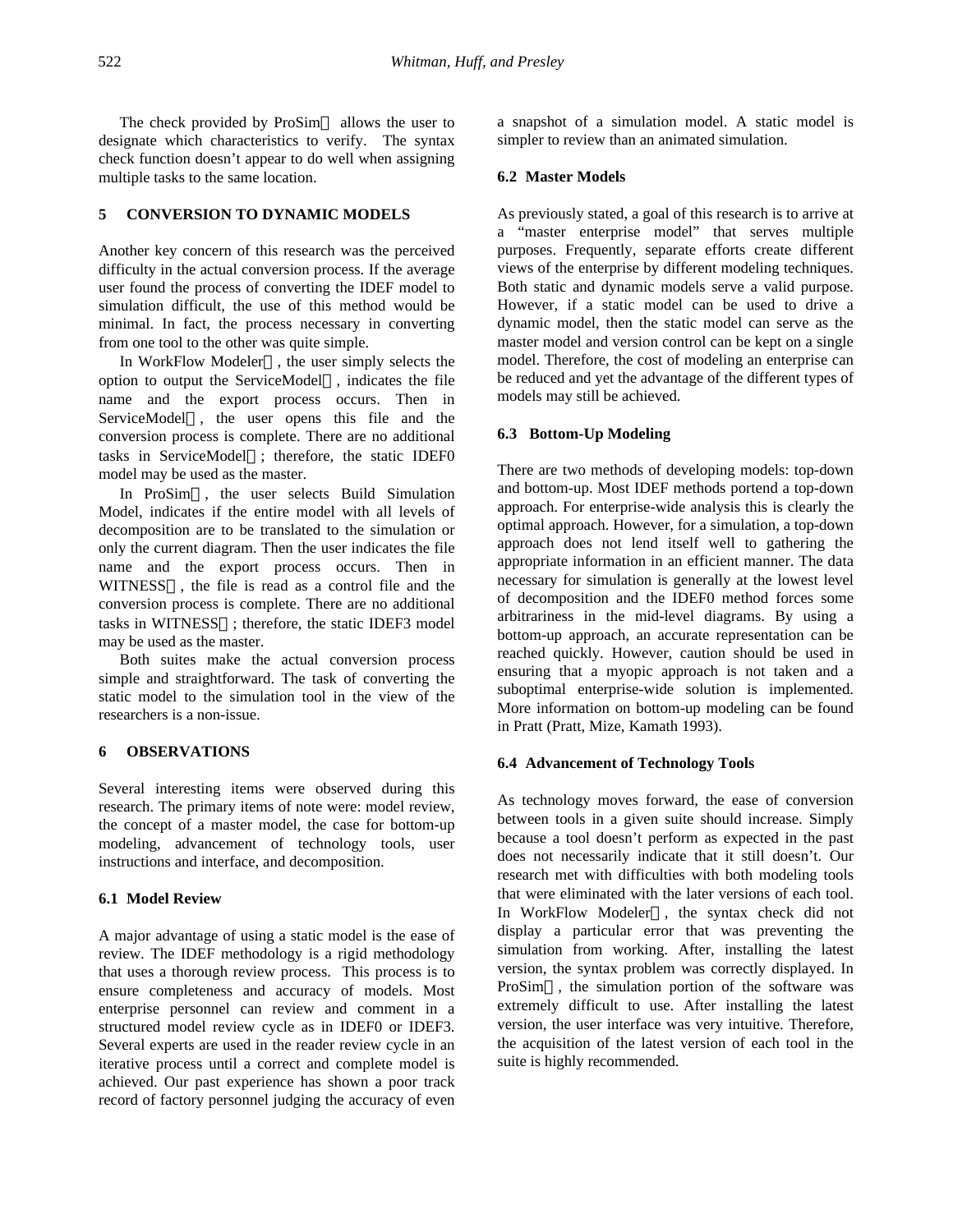#### **6.5 Interface and User Instructions**

A key aspect in using a static modeling tool to drive simulation is that the user interface must be as simple as the driven simulation tool. If it is more difficult to enter the parameters necessary in the static tool than in the simulation, the user will naturally avoid the static tool. In both tools, it was easier to enter the parameters in the static tool than in the dynamic tool. WorkFlow Modeler<sup>TM</sup> was more difficult to use than was ProSim<sup>TM</sup>. WorkFlow Modeler<sup>™</sup> had a fairly good manual regarding the additional annotation of IDEF0 to support simulation, whereas, there was little if any documentation for  $ProSim<sup>TM</sup>$  on these same steps. On the other hand, the ProSim<sup>TM</sup> requirements for additional information were fairly straightforward.

## **6.6 Decomposition**

One characteristic of the IDEF0 modeling technique that was not directly addressed in this research is that each activity and the arrows can, and in most cases must be, decomposed (or exploded) into more detailed levels of analysis. This characteristic is especially useful in enterprise modeling where details about lower level activities can be captured, but at the same time, be hidden from models of the enterprise at higher, more abstract levels. This can be thought of as equivalent to the development of hierarchical simulation models. The IDEF3 method does not explicitly limit the number of activities which can exist within a given process model. The process modeled for this paper could easily be represented within one level of abstraction, and as a result the IDEF3 model did not contain any decompositions. The IDEF0 method did require multiple decompositions of the system model. Future research will involve the creation of larger system models that will force the study of the ability to support hierarchical decompositions in both the IDEF0 and IDEF3 methods.

# **7 CONCLUSION AND FUTURE DIRECTIONS**

This paper has presented the types of models, an overview of IDEF, the creation of static models, static model creation process, the process for the conversion to dynamic models, and observations from the research. The research did substantiate the premise that a static model can be used to drive a simulation. Beginning with a static representation can reduce the time necessary to create a validated simulation. Adding the necessary information to the static model was accomplished in a simple, straightforward manner. The conversion process was again simple. The entire process, once the steps are understood is quite simple. It is the opinion of these

authors that the ease of use of these tools makes the concept of using a static model as the master for review and analysis the preferred method. Most casual users of simulation (not specific simulation tool experts) will find this method simpler than entering and reviewing the information directly in the simulation tool.

A planned extension of this research is to apply this method to more complex, real-world models to validate the extensibility of the approach. When the models become large enough to require several levels of decomposition, is this method still simpler than the use of the simulation tool itself? Also, as more complexity is modeled, do the static tools incorporate all of the required parameters?

An extension of this research would be to include the various views of an enterprise and the links between views and to investigate how these links could be used to enhance the transition to a simulation model.

This research demonstrated that there are multiple methods available to reach a correct and complete model that is useful for both documentation and analysis and can enable the use of a master model.

# **ACKNOWLEDGMENT**

Research for this paper is funded in part by the National Science Foundation sponsored Agile Aerospace Manufacturing Research Center.

## **REFERENCES**

- Automation & Robotics Research Institute. 1991. *A consensus process model for small manufacturers, an IDEF3 model*. Automation & Robotics Research Institute: Fort Worth, TX.
- Harrell, C.C., and K.C. Field 1996. Integrating process mapping and simulation. In *Proceedings of the 1996 Winter Simulation Conference*, ed. J.M. Charnes, D.J. Morrice, D.T. Brunner, and J.J. Swain, 1292-1296. Association for Computing Machinery: Coronado, CA.
- Knowledge Based Systems. 1996. *ProSim user's manual and reference guide*. Knowledge Based Systems, Incorporated: College Station, TX.
- Lingineni, M., B. Caraway, P. Benjamin, and R. Mayer. 1996. A tutorial on ProSim: A knowledge-based simulation model design tool. In *Proceedings of the 1996 Winter Simulation Conference*, ed. J.M. Charnes, D.J. Morrice, D.T. Brunner, and J.J. Swain, 476-480. Association for Computing Machinery: Coronado, CA.
- Marca, D.A., and C.L. McGowan. 1988. *SADT: structured analysis and design technique*. McGraw-Hill Book Co., Inc.: New York, NY.